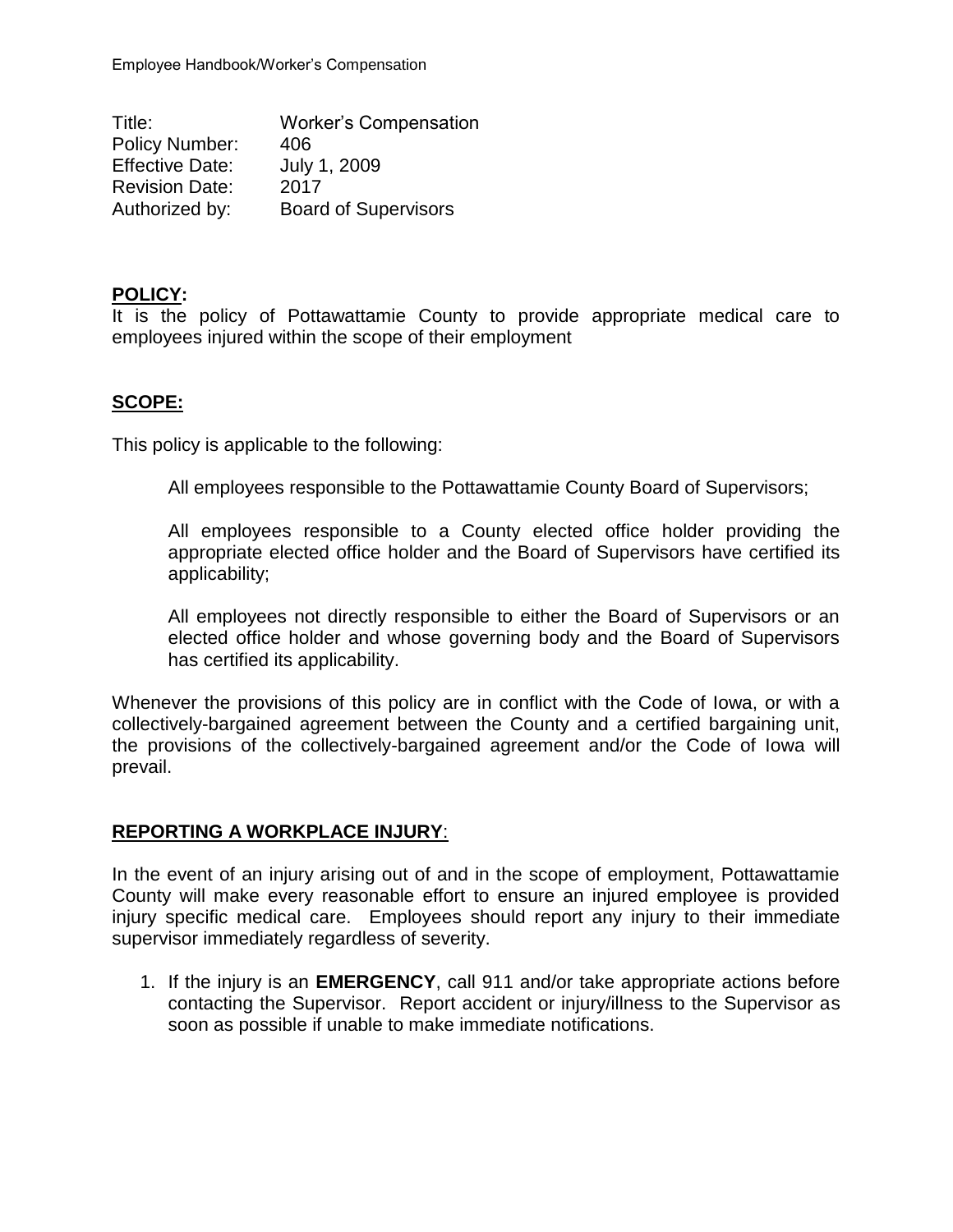- 2. For *non-emergent* injuries, employees should report the injury to their supervisor and then the injury will be reported to Company Nurse. Pottawattamie County participates in the "Company Nurse" on call reporting system for documenting workplace injuries and for obtaining medical assistance for the employee. A registered nurse will take the call and the employee will be provided with guidance and care advice and may be provided with a medical referral to the County's Occupational Health care provider. The employee and Supervisor should be present when making the call to company nurse if possible.
- 3. After company nurse has been contacted, the Supervisor shall contact the Risk Manager to report the injury.

# **MEDICAL CARE FOR WORKPLACE INJURIES**

Iowa Worker's Compensation law gives the employer the authority to direct medical care for their employees. Medical attention for a work related injury is provided by CHI Health - Occupational Health Services – Mercy Hospital located at 715 Harmony Street, Suite 201 in Council Bluffs, IA. Employees are required to utilize CHI Occupational Health Services for work related injuries. Should an employee choose to receive medical attention from their own medical provider, the employee will be responsible for all costs incurred.

If the employee is referred to the County's Occupational Health care provider, the employee shall report within 4 hours to the clinic during normal business hours or Emergency Department, after business hours. In order to reduce the waiting time for the employee, the Supervisor shall contact the clinic to notify them that the employee is en-route (712-328-5550).

## **RETURN TO WORK**:

If the employee seeks medical care as a result of a workplace injury, the employee shall adhere to the following procedures in order to return to work. No employee who seeks treatment from a medical provider may return to duty without first having been released by the medical provider.

- 1. If the medical provider orders the employee to be off work due to the injury, the employee shall deliver a copy of the medical provider's orders to their Supervisor. The employee shall notify their supervisor immediately if they are unable to return to work or if the employee is not able to perform their regular duties.
- 2. If an employee is released back to work full duty/.no restrictions by a medical provider, the employee shall deliver a copy of the doctor's release to their Supervisor.